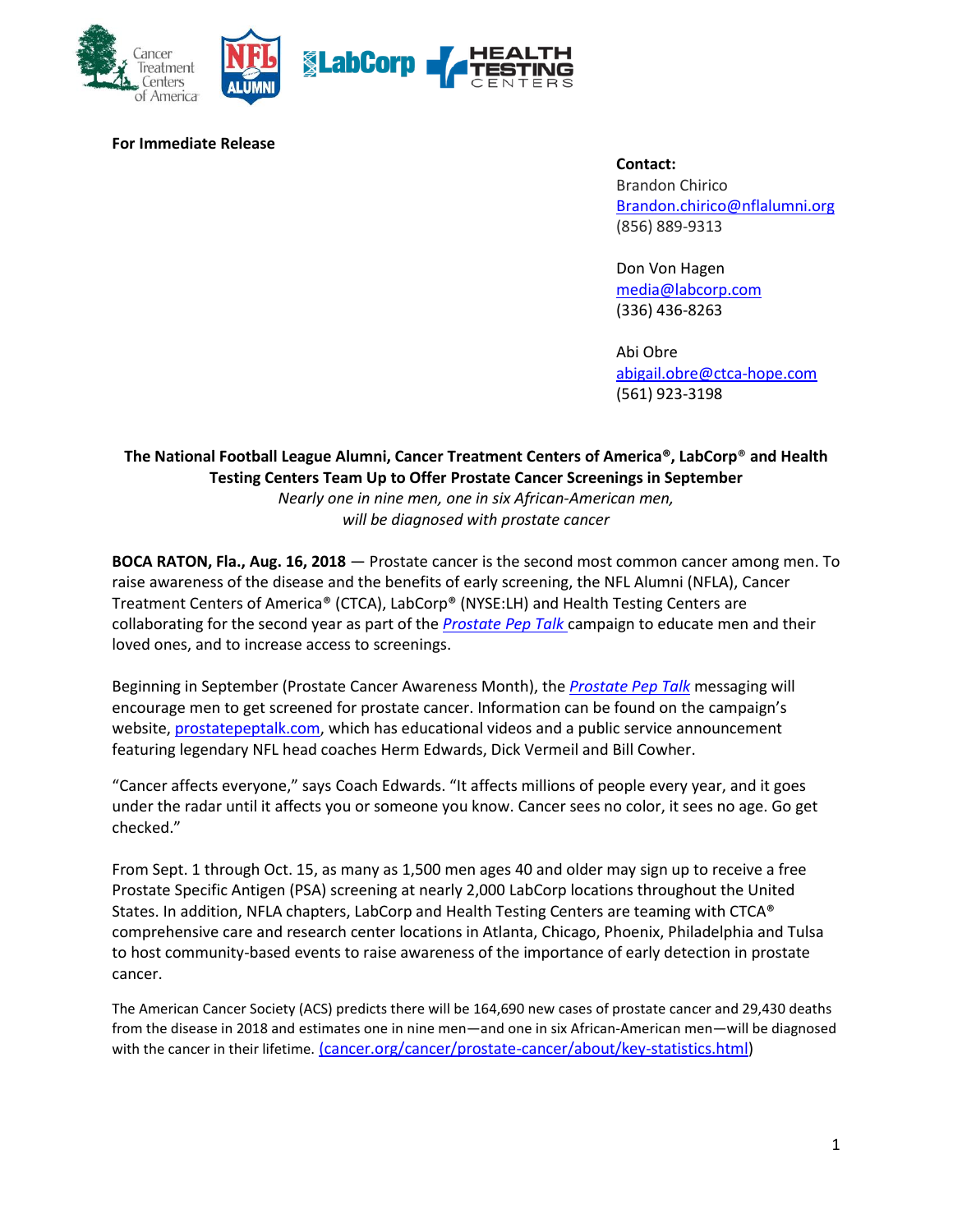

According to the ACS, "prostate cancer develops mainly in older men and in African-American men" for reasons that remain unclear. ACS guidelines for screening include:

- Men age 40 with more than one first-degree relative (father, brother or son) who have or had prostate cancer at an early age (younger than 65)
- Men age 45 who are African-American and/or have a first-degree relative with prostate cancer
- Men age 50 at average risk for prostate cancer

"We believe many of our members, whether they are players or coaches, may not understand how simple it is to take these tests," says NFL Alumni CEO Elvis Gooden. "We are encouraging them to get screened. It's not that hard."

"LabCorp is pleased to again join the NFLA, Health Testing Centers and Cancer Treatment Centers of America to help provide easy access to PSA screening at our nearly 2,000 locations nationwide," adds Chief Executive Officer of LabCorp Diagnostics Gary M. Huff. "This testing can start a conversation that will help improve health and improve lives for many men."

Sean Cavanaugh, MD, Radiation Oncology Director, CTCA Genitourinary Cancers Institute, adds, "Screening is the first defense against prostate cancer. That's why we are proud to work with the NFLA, LabCorp and Health Testing Centers to help men understand the importance of talking to their doctors about their individual risk for prostate cancer and the screening procedures that make the most sense for them. A PSA test is just a first, but important, step for every man who meets guidelines for screening."

Eligible men may order their free or discounted PSA screening by visiting *[Prostate Pep Talk](http://www.prostatepeptalk.com/)* or *[Health](http://www.healthtestingcenters.com/prostate-pep-talk)  Testing Centers - [Prostate Pep Talk](http://www.healthtestingcenters.com/prostate-pep-talk)*. Testing will be performed by LabCorp and will be available at LabCorp's patient service center locations across the country. After the first 1,500 free PSA screening spots are filled, eligible men can still access a discounted rate of \$25 per screening throughout the signup period. Screenings must be performed within six months of the sign-up date.

Men who have a PSA considered outside the normal range should consult with their physician to determine next steps that best suit their needs. Elevated PSA levels do not always indicate prostate cancer. Additional tests are available to help provide men and their physicians with more information to guide treatment decisions, which could include ongoing monitoring before active treatment is initiated.

For more information, visit *prostatepeptalk.com.*

## **About the NFL Alumni**

The NFL Alumni (NFLA) is a nationwide group of former NFL players, coaches, staffers, cheerleaders, spouses and associate members whose mission is to serve, assist and inform former players and their families. NFLA offers a variety of medical, financial and social programs to help members lead healthy, productive and connected lives, as well as community initiatives under its "Caring for Kids" programs. For more information please visit [www.nflalumni.org.](http://www.nflalumni.org/)